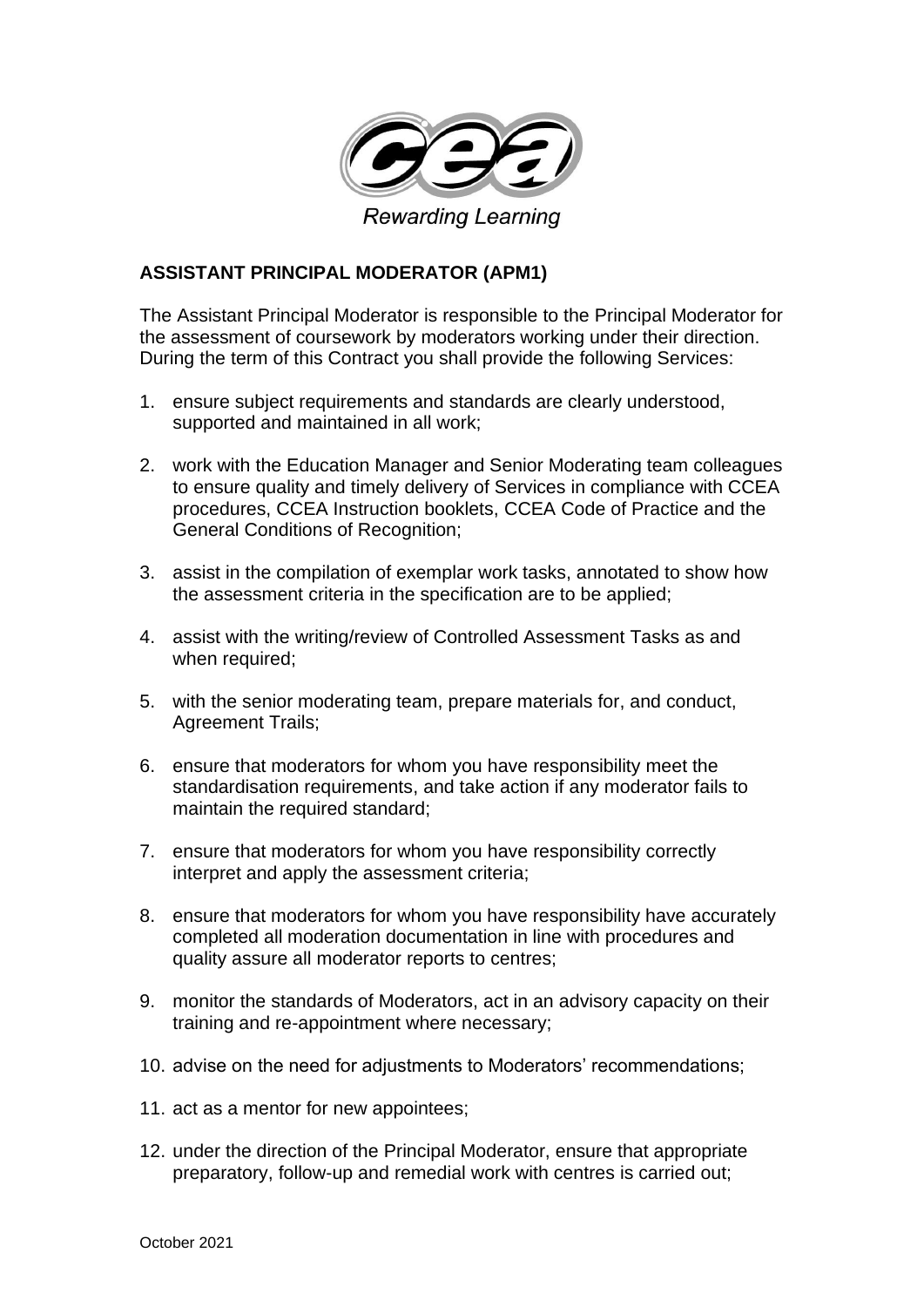- 13. submit to the Principal Moderator an evaluation report on the coursework component;
- 14. conduct teacher support events and/or centre visits where required by the Education Manager;
- 15. engage in modernisation projects/developments and assist in the development of materials in support of the relevant specification;
- 16. ensure that all work for CCEA, including information exchanged at CCEA meetings or whilst on CCEA business, remains confidential and is not discussed or reviewed in public places;
- 17. attend training courses arranged by CCEA, in relation to new methods, techniques of assessment and administrative procedures;
- 18. attend all meetings face to face or online, and to follow protocols as outlined by CCEA at the start of the meeting (meetings may be recorded depending on business need. Attendees will be notified of this before the meeting commences);
- 19. ensure that all work is carried out to a high standard and is completed within agreed deadlines;
- 20. engage in contract performance management with the Education Manager;
- 21. support CCEA as directed with its strategic modernisation programme for examinations and assessments. This can include but is not limited to: reviewing and testing new technologies and processes, participating in pilot projects and providing detailed feedback to improve learning and development;
- 22. perform any other services such as CCEA may reasonably require in respect of/relevant to the development of examinations.

## **NUMBER OF DAYS REQUIRED**

In addition to work carried out at home, Assistant Principal Moderators for product-type subjects will normally be required to be available for a minimum of 7 days, or the equivalent thereof, within each academic year. For those subjects where moderation is by means of visits to centres Assistant Principal Moderators may need to be available for approximately 15 days.

## **CONFIDENTIALITY AND PROFESSIONAL INTEGRITY**

Please note that all examiners who are contracted to provide services for CCEA are required to maintain the confidentiality of assessment materials as